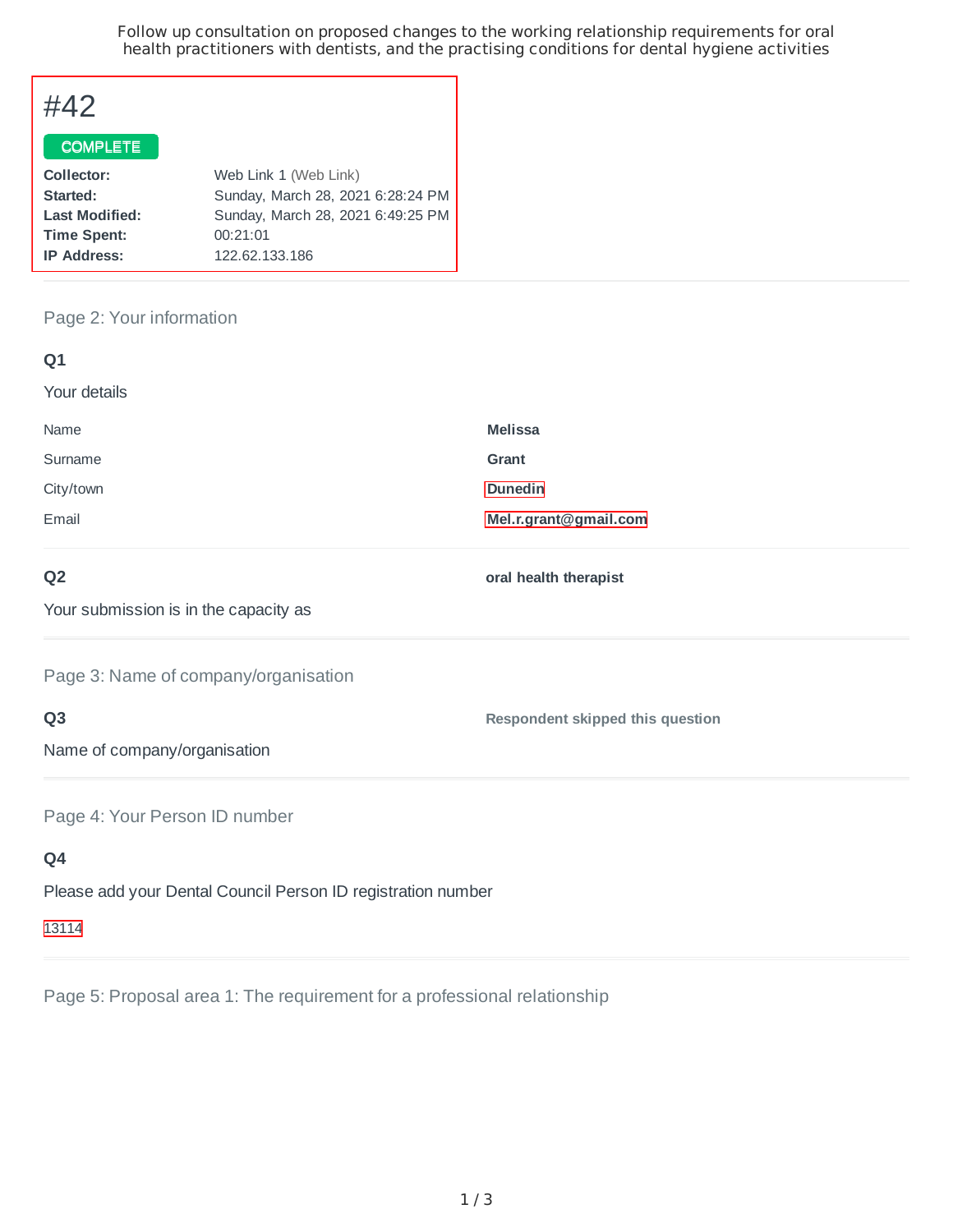Follow up consultation on proposed changes to the working relationship requirements for oral health practitioners with dentists, and the practising conditions for dental hygiene activities

## **Q5**

**Agree**

Do you agree/disagree with the proposal to remove the mandated requirement for a professional relationship (dental therapy), working relationship (dental hygiene, orthodontic auxiliary practice), and a consultative professional relationship (oral health therapy) from the respective scopes of practice. Please detail why.

## **Q6**

Please provide comments to support your response.

We hold our own qualification and have passed all the mandatory requirements in the relevant fields for us to safely and confidently and competently treat our patients. Professional relations will continue unofficially anyway between colleagues, both within and externally to our places of work, just as is done between dentists and dental professionals for example.

Page 6: Proposal area 1: The requirement for a professional relationship

# **Q7**

**Agree**

Do you agree/disagree to remove references to working/professional/consultative professional relationships from the dental therapy, dental hygiene, orthodontic auxiliary practice, oral health therapy, dental technology and clinical dental technology scopes of practice? (as detailed in Appendices  $A - F$ ). Please detail why.

#### **Q8**

Please provide comments to support your response.

We hold our own APC, and own professional responsibility. We already have to follow those requirements under our APC and HPCAA as stated by MoH and Dental Council, irrespective of working relationships so this won't be affected nor change our ability to practice

Page 8: Proposal area 2: Practising conditions for dental hygiene activities

#### **Q9**

**Agree**

Do you agree/disagree with the removal of the requirement for direct clinical supervision for administration of local anaesthetic and prescription preventive agents? Please detail why.

#### **Q10**

Please provide comments to support your response.

This barely happens in practice now, unless required under local DHB requirements for graduates so feel it has no relevant barring